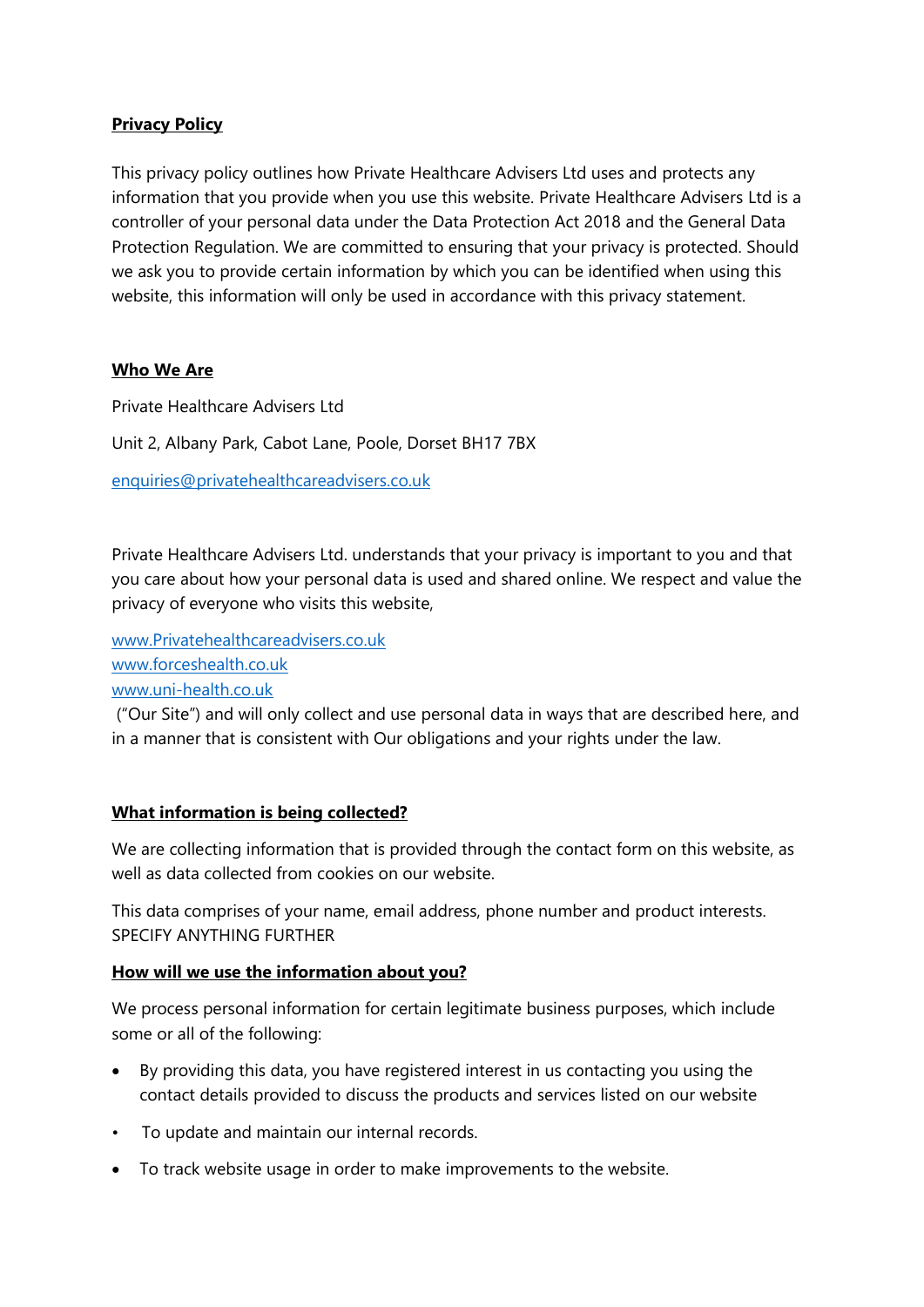We may periodically send promotional emails containing information which we feel may be of interest to you using the email address which you have provided. All promotional emails will include an unsubscribe link should you wish to opt out of receiving email marketing. If you have any concerns regarding the opt out process, please contact the data controller using the contact details available at the bottom of this privacy policy.

It should be noted that you have no legal or contractual obligation to provide your personal data for the purposes listed above, and there are no consequences to you for this data not being provided outside of the purposes of the processing listed above not being fulfilled.

This data will not be used for any automated decision making or profiling purposes.

#### **Data Retention**

We will retain this data for a period of 12 months - SPECIFY for use in the legitimate business purposes listed above.

You may choose to opt out of the processing of your data at any time by contacting us on the details listed in the 'Who We Are' section of this policy. We may retain some of your information to ensure that we can keep a record to identify that you wish no further processing of your data to take place, and to comply with any legal and/or regulatory responsibilities we hold.

If any business is transacted with the company, the new data retention period that supersedes any previously agreed retention period will be outlined to you as part of this process, and we will also supply you with the reasoning for this new retention period.

#### **Who will have access to this data**

This data can be accessed by members of Private Healthcare Advisers, our lender and provider partners and also by staff members at our Principal Firm The Right Mortgage Ltd, as we may store customer records on our shared back office system.

#### **Your rights to our processing of your data**

Under the General Data Protection Regulation, you have the following rights:

The right to know if we are processing your personal data, what data we are processing and why we are processing it- which we have detailed above.

The right to access confirmation that we are processing your data and access the personal data we hold for you. The way to request this information is detailed in the 'Subject Access Requests' section of this policy.

The right to request correction of any inaccurate personal data that we process relating to yourself. This can be requested in writing using the contact details listed in the 'Who We Are' section of this policy.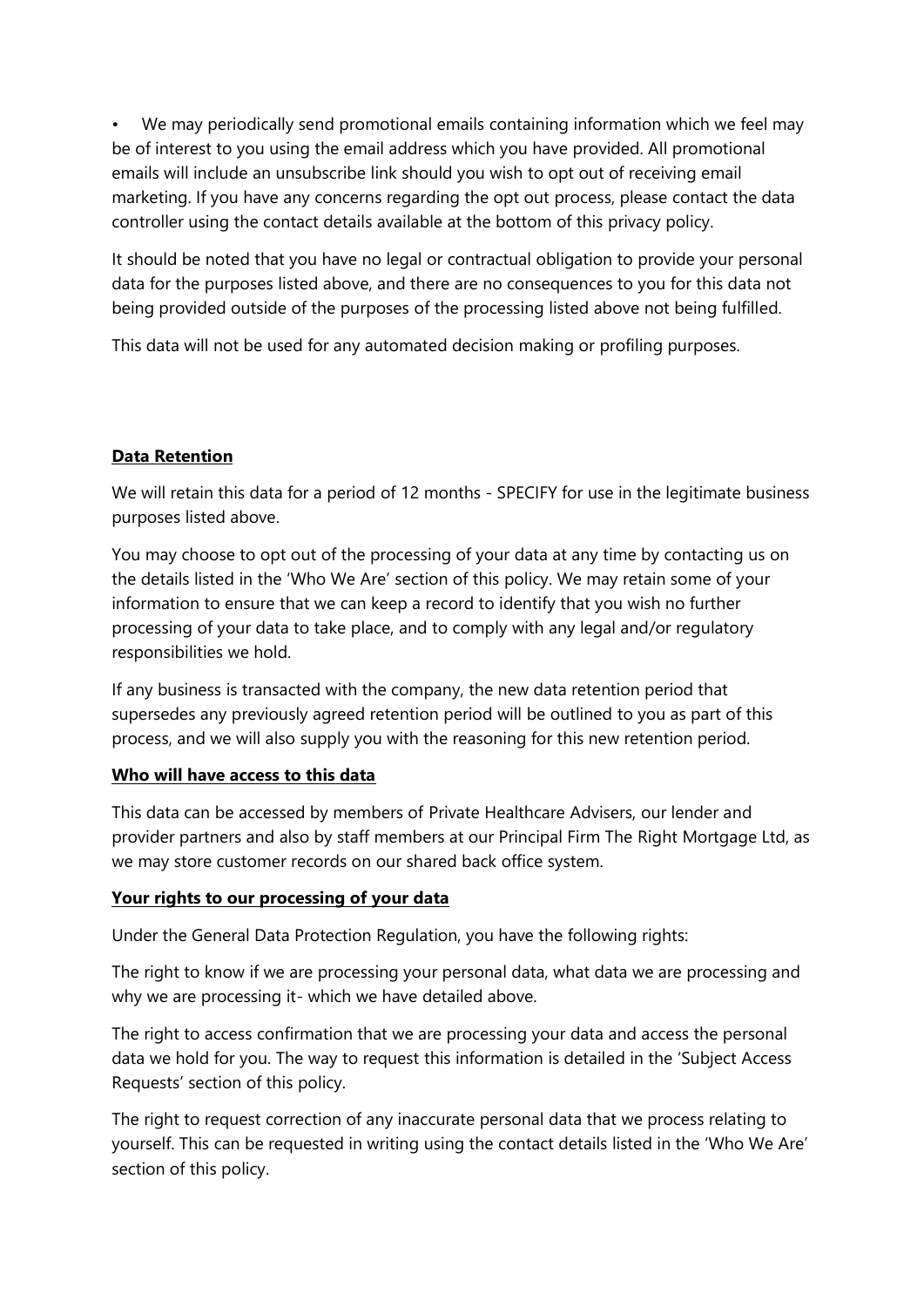The right to obtain and reuse your personal data for your own purposes across different services.

The right to object to:

- processing based on legitimate interests or the performance of a task in the public interest/exercise of official authority (including profiling);
- direct marketing (including profiling)

The right to request that we delete personal data that we process relating to you if:

We no longer need the data

• If you withdraw your consent for us to process your personal data and we don't have another legal basis to hold this data

- If you object to our processing and we don't have a legitimate ground to process it
- If we are processing your personal data unlawfully
- If we must delete the data due to a legal obligation

The right to request that we restrict our processing of your personal data if:

- You contest the accuracy of the data
- Our processing is unlawful but you don't want us to delete the data
- We don't need to process your personal data anymore but you need it for a legal claim

• You object to our processing of your personal data on the basis of our legitimate interest

If you wish to enact any of these rights, please contact us using the details in the 'who we are' section. For further information on these rights, please visit the ICO website.

#### **Subject Access Requests**

You may request a copy of the information we hold for you through a subject access request. This can be done by contacting us using the details listed in the 'who we are' section, detailing which information you would like access to. There is usually no cost, and which will be complied with within 1 month. Where the request is considered to be manifestly unfounded or excessive, we may charge administrative costs or refuse the request. If you are unhappy with the response from FIRM NAME, and this cannot be resolved directly by contacting us, please contact the Information Commissioners Office.

# **Complaints related to data processing**

If you are unhappy with the way in which we are processing your data, please contact us directly in the first instance to resolve this issue. If this issue cannot be resolved directly by contacting us, please contact the Information Commissioners Office.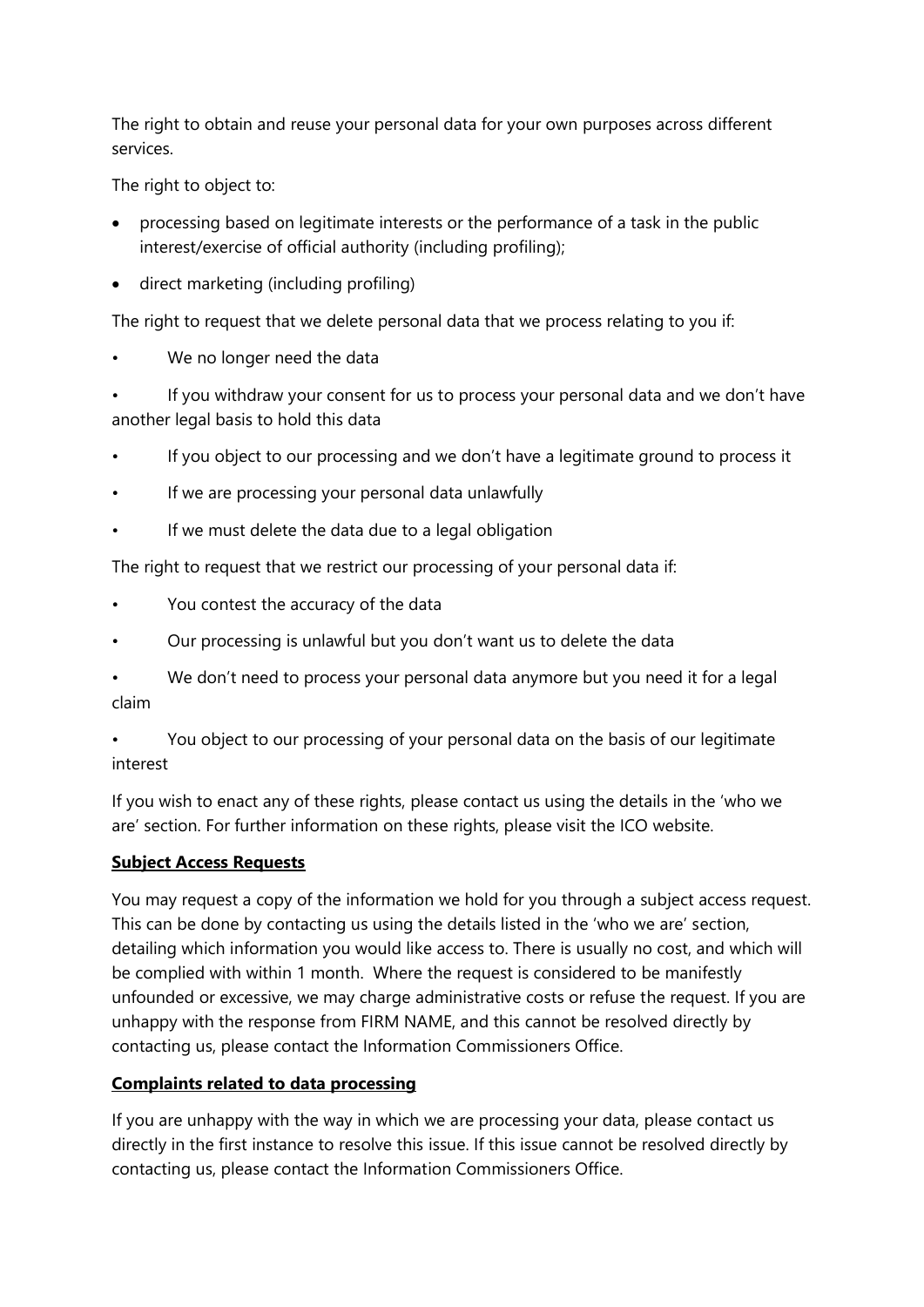# **Our Use of Cookies**

Our Site may place and access certain first party Cookies on your computer or device. First party Cookies are those placed directly by us for our use only. We use Cookies to facilitate and improve your experience of our Site and to provide and improve our products AND services. We have carefully chosen these Cookies and have taken steps to ensure that your privacy and personal data is protected and respected at all times.

All Cookies used by and on Our Site are used in accordance with current Cookie Law.

Before Cookies are placed on your computer or device, you will be shown a prompt e.g. cookie pop up requesting your consent to set those Cookies. By giving your consent to the placing of Cookies you are enabling us to provide the best possible experience and service to you. You may, if you wish, deny consent to the placing of Cookies; however certain features of Our Site may not function fully as a result.

Certain features of Our Site depend on Cookies to function. Cookie Law deems these Cookies to be "strictly necessary". These Cookies are shown below in section 13.5. Your consent will not be sought to place these Cookies, but it is still important that you are aware of them. You may still block these Cookies by changing your internet browser's settings as detailed below in section 13.9, but please be aware that Our Site may not work properly if you do so. We have taken great care to ensure that your privacy is not at risk by allowing them.

The following first party Cookies may be placed on your computer or device:

| Name of Cookie          | Purpose                                                                              | <b>Strictly Necessary</b> |
|-------------------------|--------------------------------------------------------------------------------------|---------------------------|
| <b>Google Analytics</b> | Analytics - Website performance, Traffic et.                                         | Yes                       |
| Session cookie          | To make sure you have signed in correctly<br>and have access to information you need | Yes                       |

Our Site uses analytics services provided by Google Analytics. Website analytics refers to a set of tools used to collect and analyse anonymous usage information, enabling us to better understand how Our Site is used. This, in turn, enables us to improve Our Site and the products AND/OR services offered through it. You do not have to allow us to use these Cookies, however whilst our use of them does not pose any risk to your privacy or your safe use of Our Site, it does enable us to continually improve Our Site, enhancing your user experience.

The analytics service(s) used by Our Site use(s) Cookies to gather the required information.

The analytics service(s) used by Our Site use(s) the following Cookies: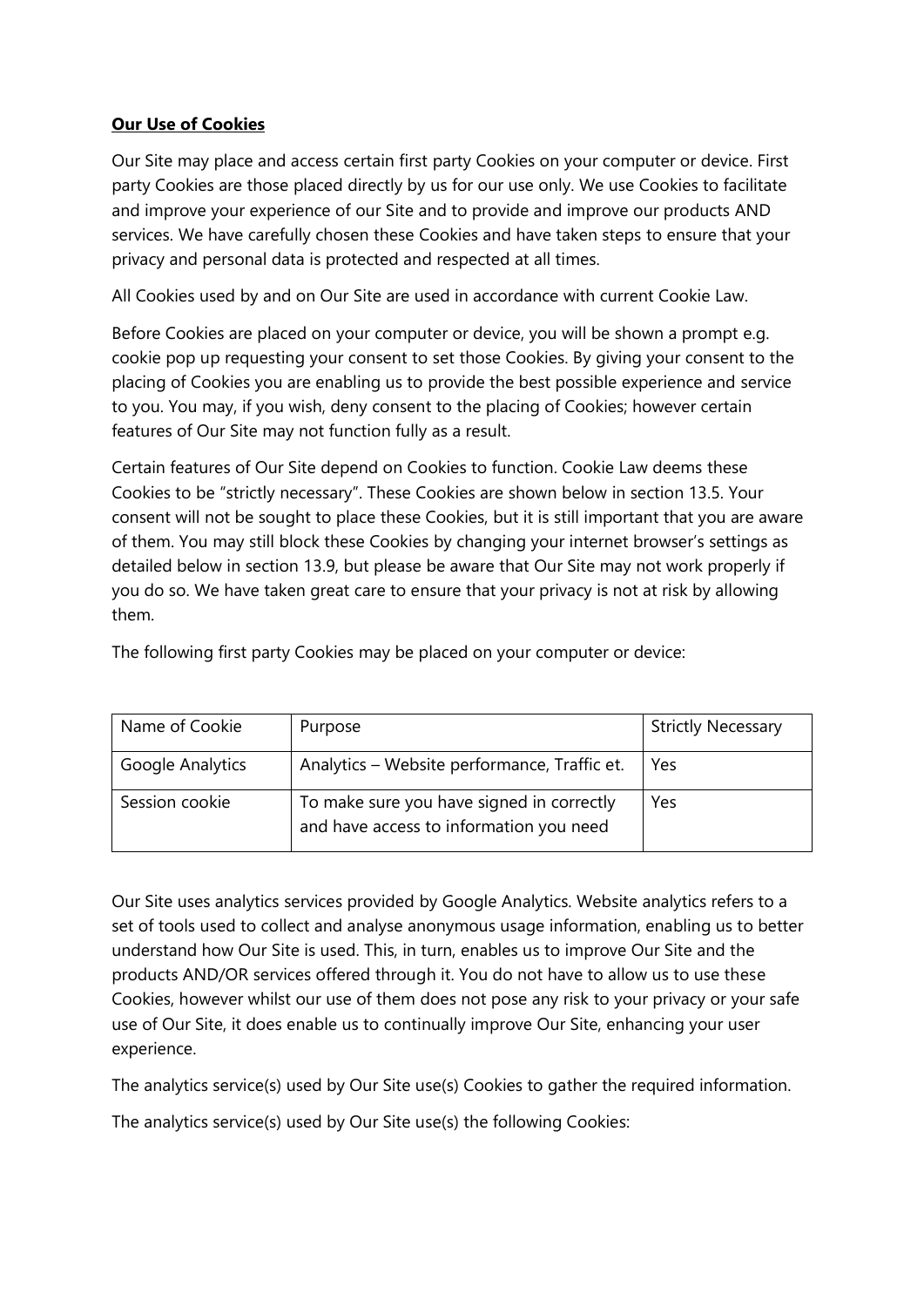| Name of Cookie  | First / Third<br>Party | Provider | Purpose                                                                                                                                                                                                                                                                                                                                                                                                                                 |
|-----------------|------------------------|----------|-----------------------------------------------------------------------------------------------------------------------------------------------------------------------------------------------------------------------------------------------------------------------------------------------------------------------------------------------------------------------------------------------------------------------------------------|
| Tracking cookie | Third party            | Google   | All of this information is<br>anonymous and is used to<br>compile general visitor statistics<br>such as what type of device is<br>used, how long spent on sites,<br>what pages are looked at, how<br>people reached our sites (e.g.<br>from a search engine) and<br>whether they have been here<br>before.<br>All of this data is completely<br>anonymous and helps us to<br>build a better website and<br>experience for our visitors. |

In addition to the controls that we provide, you can choose to enable or disable Cookies in your internet browser. Most internet browsers also enable you to choose whether you wish to disable all cookies or only third-party cookies. By default, most internet browsers accept cookies but this can be changed. For further details, please consult the help menu in your internet browser or the documentation that came with your device.

You can choose to delete cookies on your computer or device at any time, however you may lose any information that enables you to access our site more quickly and efficiently including, but not limited to, login and personalisation settings.

It is recommended that you keep your internet browser and operating system up-to-date and that you consult the help and guidance provided by the developer of your internet browser and manufacturer of your computer or device if you are unsure about adjusting your privacy settings.

#### **Know Your Cookies**

All Cookies used by and on Our Site are used in accordance with current Cookie Law. We may use some or all of the following types of Cookie:

#### **Strictly Necessary Cookies**

A cookie falls into this category if it is essential to the operation of our website. Strictly necessary cookies may, for example, be required for functions such as logging in, storing items in a shopping basket, or enabling payment transactions.

#### **Analytics Cookies**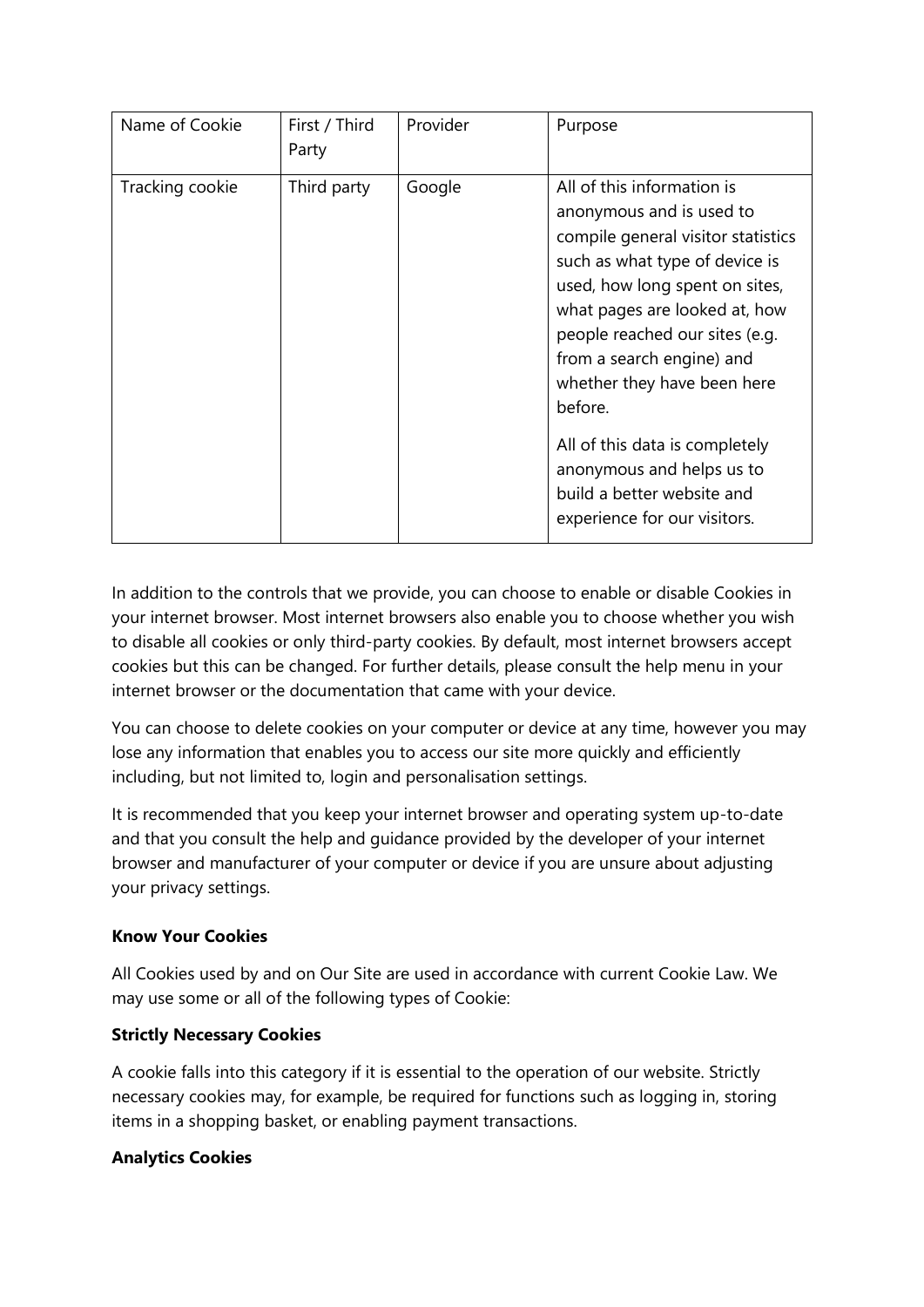Understanding how users use our website can be extremely valuable. Analytics cookies provide insights into many factors such as how users are navigating around the site and what features they are using. Analytics cookies may often be set by third parties, but not always.

# **Functionality Cookies**

Many websites offer some level of personalisation and functionality cookies play a key role here. For auditing purposes, however, it is important not to confuse these with the strictly necessary variety. If the site can be used properly without the cookie, it isn't strictly necessary.

# **Targeting Cookies**

It is important to know when and how often someone visits our website, and which parts of it they have used (including which pages they have visited and which links they have followed). As with analytics cookies, targeting cookies allow us to better understand our users, enabling us to make our site and, more importantly, the advertising on it more relevant to those users' interests. Targeting cookies may often be set by third parties.

# **First-Party Cookies**

As the name suggests, these cookies are placed directly by our website (as opposed to those placed by third-party services, for which see below). Most, if not all, of your strictly necessary and functionality cookies will likely be first-party cookies.

#### **Third-Party Cookies**

These cookies are placed by third parties providing services such as advertising and analytics. Analytics and targeting cookies are common types of third-party cookie as such work is often not undertaken in-house.

### **Persistent Cookies**

Any of the cookies listed above may be a persistent cookie. Persistent cookies are those which remain active on a user's computer or device for a predetermined period of time and are activated when that user visits your website.

#### **Session Cookies**

Any of the above types of Cookie may be a session Cookie. Session Cookies are temporary and only remain on your computer or device from the point at which you visit Our Site until you close your browser. Session Cookies are deleted when you close your browser.

Cookies on Our Site are not permanent and will expire after 30 days.

For more details of the personal data that We collect and use, the measures we have in place to protect personal data, your legal rights, and our legal obligations, please refer to our Privacy Policy.